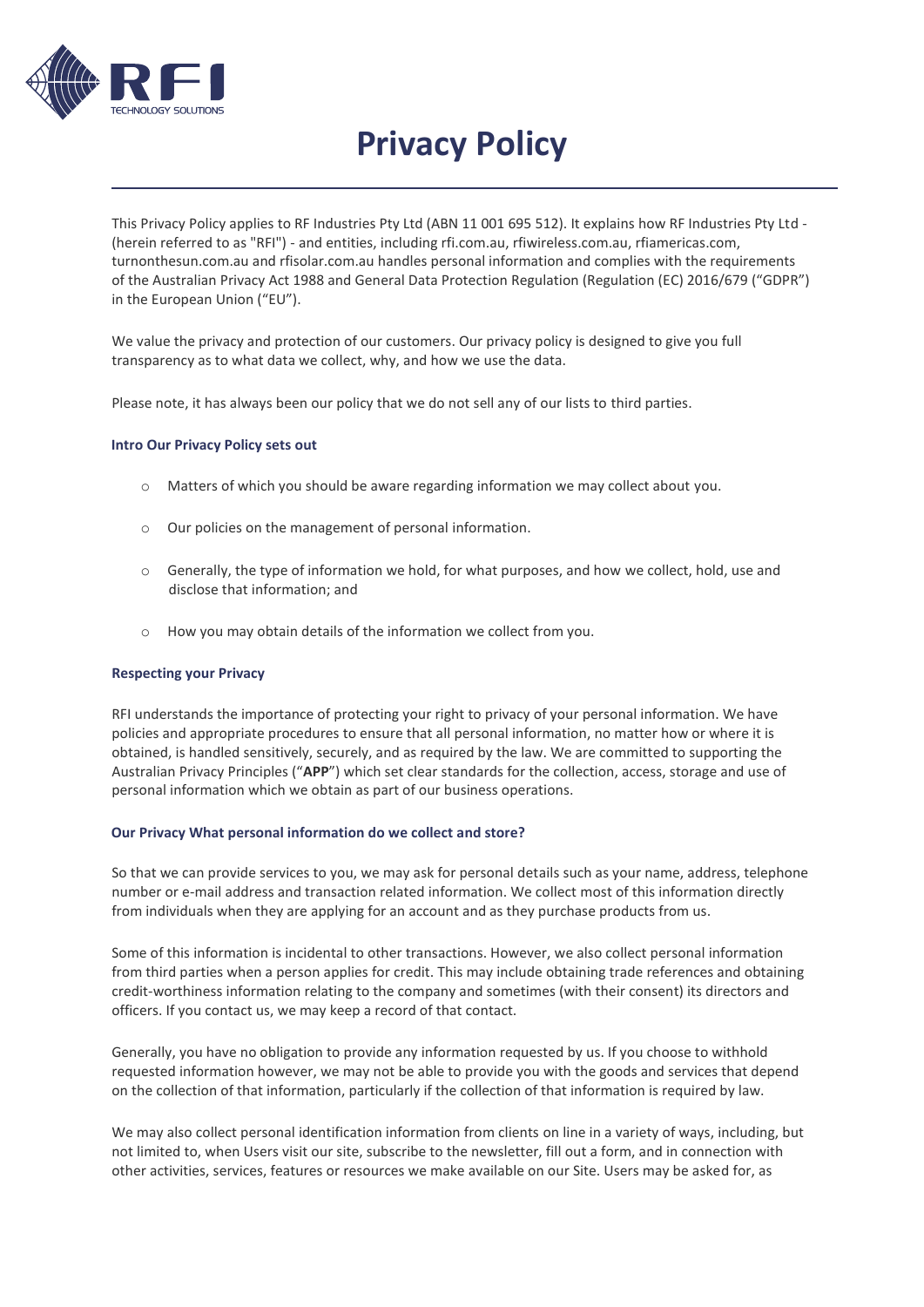appropriate and indicated in the form itself, name, email address, mailing address, phone number, company, job title or categories of business. Users may, however, visit our Site anonymously. We will collect personal identification information from Users only if they voluntarily submit such information to us. Users can always refuse to supply personally identification information, which may prevent them from engaging in certain Site related activities.

We may collect non-personal identification information about Users whenever they interact with our Site. Non-personal identification information may include the browser name, the type of computer and technical information about Users means of connection to our Site, such as the operating system and the Internet service providers utilized and other similar information.

RFI takes measures to ensure your personal information is protected from unauthorised access, loss, misuse, disclosure or alteration. We also take measures to destroy or permanently de-identify personal information when it is no longer required. The types of measures we take vary with the type of information, and how it is collected and stored.

#### **How is personal information used?**

The personal information that we ask for is generally used to provide goods or services to you. For example, for a credit card transaction we need your card number.

We commonly use online services such as websites, (for example, rfi.com.au or turnonthesun.com.au), smart phone apps, email, Electronic Digital Marketing (EDMs), and social media profiles for the purposes of providing information and services to individuals. Technologies that may be used by us include cookies, web beacons, Flash local stored objects and JavaScript. These technologies are used consistently across various services, allowing us to better understand you and provide a more consistent experience across these services.We many also use collect and user personal information for the following purposes:

We may use the email address to respond to their inquiries, questions, and/or other requests. If User decides to opt-in to our mailing list, they will receive emails that may include company news, updates, related product or service information, etc. If at any time the User would like to unsubscribe from receiving future emails, we include detailed unsubscribe instructions at the bottom of each email.

#### **Our Access to personal information from overseas**

Under the APP, it is our duty to inform you about our disclosure of personal information to any overseas recipients. RFI does not disclose personal data to any overseas entity.

#### **Online and Marketing Services**

We may also use your personal information in other ways to provide you with superior service. This may include using your personal information to advise you of new products and services, including for marketing and re-marketing purposes. You have the right to tell us that you do not want us to send information to you other than for the main purpose for which we have collected your personal details.

# **Opting Out**

We'll make sure that any marketing emails, texts and letters we send you clearly tell you how to opt out, or you can contact us at [webmaster@rfi.com.au.](mailto:webmaster@rfi.com.au)

You can opt out of receiving online relevant advertising material at any time by clicking on the symbol displayed on the promotion or by emailing us a[twebmaster@rfi.com.au.](mailto:webmaster@rfi.com.au)

When you opt out, you can choose to opt out of particular direct marketing, or all direct marketing.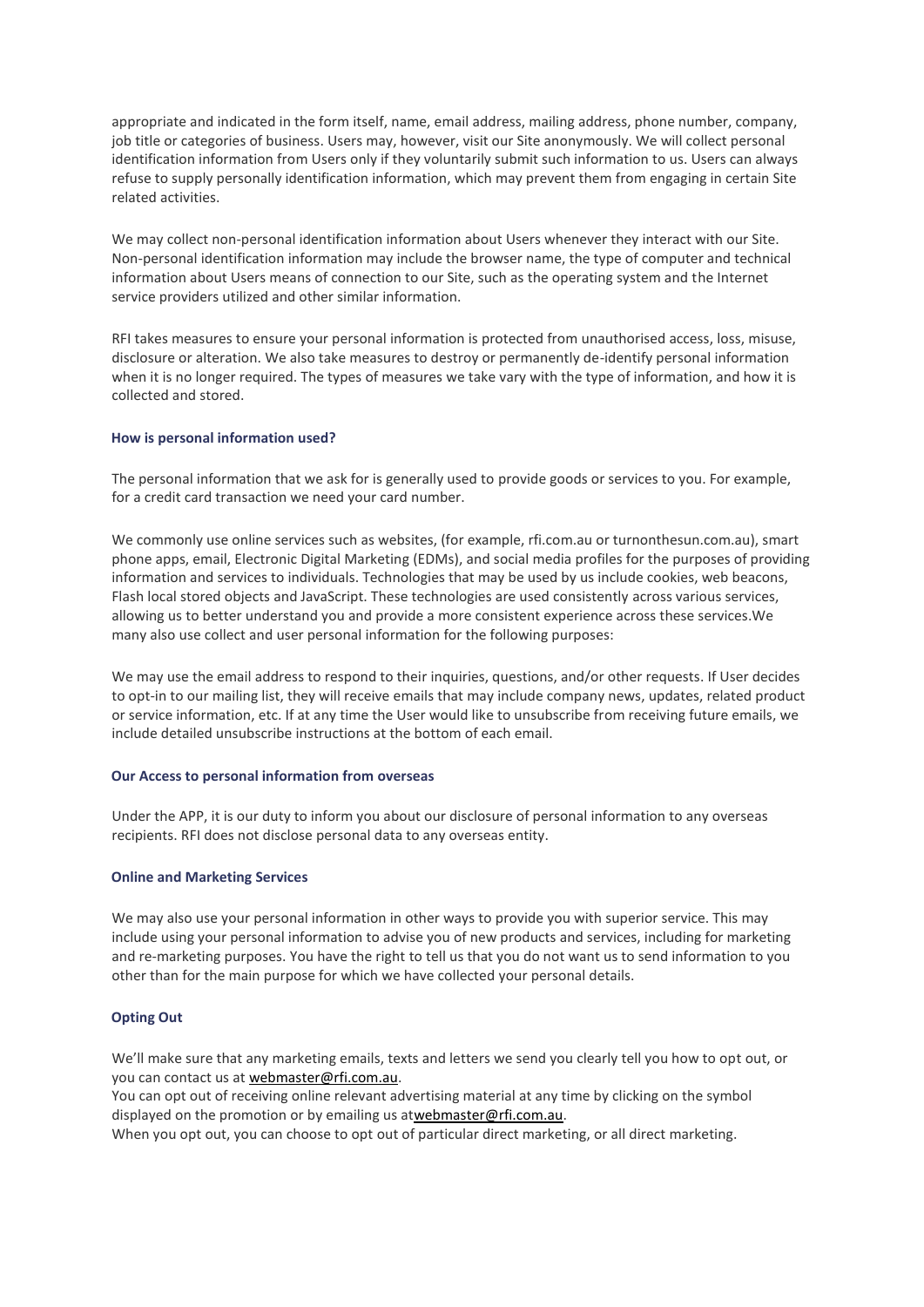#### **Cookies**

When you browse websites maintained by RFI, information about your activity may be stored on your computer in a file known as a "cookie". A cookie allows our servers to identify and interact more efficiently with your computer device by:

- $\circ$  maintaining the continuity of your browsing session (e.g. if you are looking at multiple products on our website)
- o remembering your details and preferences when you return.

Our cookies do not store personal information that can be retrieved to identify you. You can configure your web browser to reject and delete cookies and block JavaScript, however, this will limit your ability to interact with RFI.

#### **Other records**

We regularly review our use of online technologies, with a view to developing and improving customer experience. We will take reasonable steps to ensure that we keep our Privacy Policy updated to keep you informed of any changes we may adopt regarding how we deal with your personal information.

#### **Access to/and correction of your personal information**

We will provide you with access to any of your personal information we hold (except in the limited circumstances recognised by privacy law). We will also provide you with an opportunity to correct any of your personal information that we hold. If you require access to, or if you need to correct details of your personal information please contact us using the details below. To help us to properly identify you, we will require some proof of identity. For most requests, your information will be provided free of charge, however we may charge a reasonable fee if your request requires a substantial effort on our part.

# **Changes to this privacy policy**

Solar Power International has the discretion to update this privacy policy at any time. When we do, we will revise the updated date at the bottom of this page. We encourage Users to frequently check this page for any changes to stay informed about how we are helping to protect the personal information we collect. You acknowledge and agree that it is your responsibility to review this privacy policy periodically and become aware of modifications.

#### **Your acceptance to these terms**

By using this Site, you signify your acceptance of this policy. If you do not agree to this policy, please do not use our Site. Your continued use of the Site following the posting of changes to this policy will be deemed your acceptance of those changes.

If RFI becomes aware of any ongoing concerns or problems concerning our privacy practices, we will take these issues seriously and work to address these concerns. If you have any further queries relating to our Privacy Policy, or you have a problem or complaint, please contact us:

#### **Contact Us**

**Email: [webmaster@rfi.com.au](mailto:webmaster@rfi.com.au) Phone: 1-300-000-734 Fax: 02 8838 0900** Or write to us at Locked Bag 2007 Seven Hills NSW 1730.